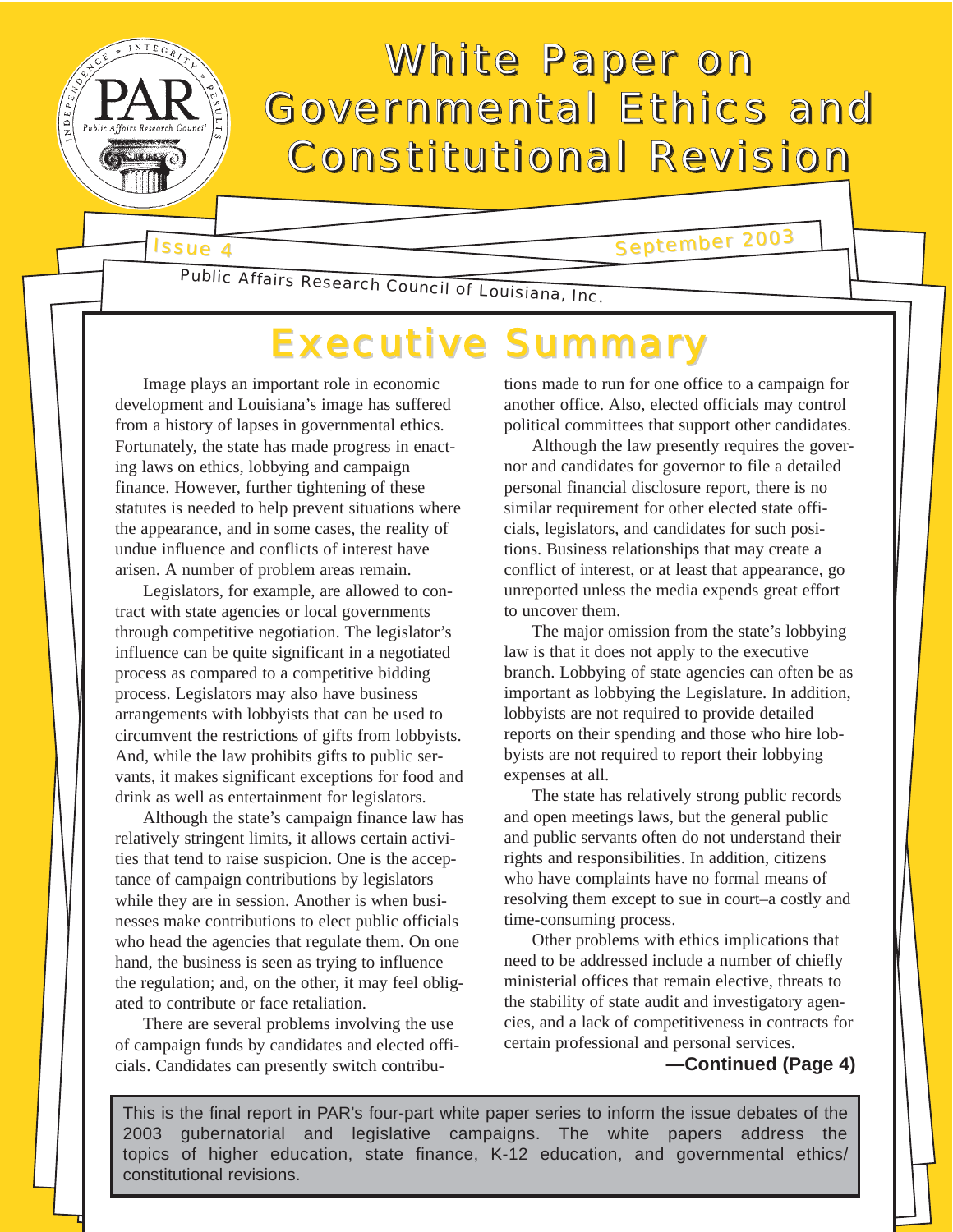# PAR Recommendations

## *LEGISLATORS' CONTRACTS*

**No. 1** Prohibit legislators, their spouses and children or their businesses (in which they have substantial ownership) from contracting with the state or any political subdivision unless the contract is competitively bid.

**No. 2** Prohibit legislators, their spouses and children or their businesses (in which they have substantial ownership) from engaging in any business relationship with a registered lobbyist.

#### *CAMPAIGN CONTRIBUTIONS DURING LEGISLATIVE SESSIONS*

**No. 3** Prohibit legislators from soliciting or receiving campaign contributions during a period beginning 30 days before a legislative session and ending 15 days after adjournment.

#### *CAMPAIGN CONTRIBUTIONS TO REGULATORS*

**No. 4** Prohibit a regulated business or the owner, director, officer, or key employee of a regulated business from making political contributions to elected officials directly responsible for regulating the business

*or*

limit to \$500 any contributions made to candidates for, or those currently holding, elected offices with regulatory responsibility.

#### *ANONYMOUS CONTRIBUTORS*

**No. 5** Provide penalties for making campaign contributions through or in the name of another.

#### *SHIFTING CAMPAIGN FUNDS*

**No. 6** Prohibit transfers of campaign funds from one candidate to another or among candidates' political committees and prohibit the use of one politician's excess campaign funds to support another candidate.

**No. 7** Prohibit the use of contributions in a campaign for an office other than the one for which the contribution was made.

#### *ELECTED OFFICIALS' PACS*

**No. 8** Prohibit elected officials from creating or controlling political committees that make campaign contributions to other elected officials or candidates for other offices.

#### *PERSONAL FINANCIAL DISCLOSURE*

**No. 9** Require full, annual, personal financial disclosure reports from all elected state officials, legislators and candidates for such positions.

#### *GIFTS TO PUBLIC SERVANTS*

**No. 10** Prohibit legislators and other public servants from receiving anything of value from lobbyists or persons doing business with or regulated by the government.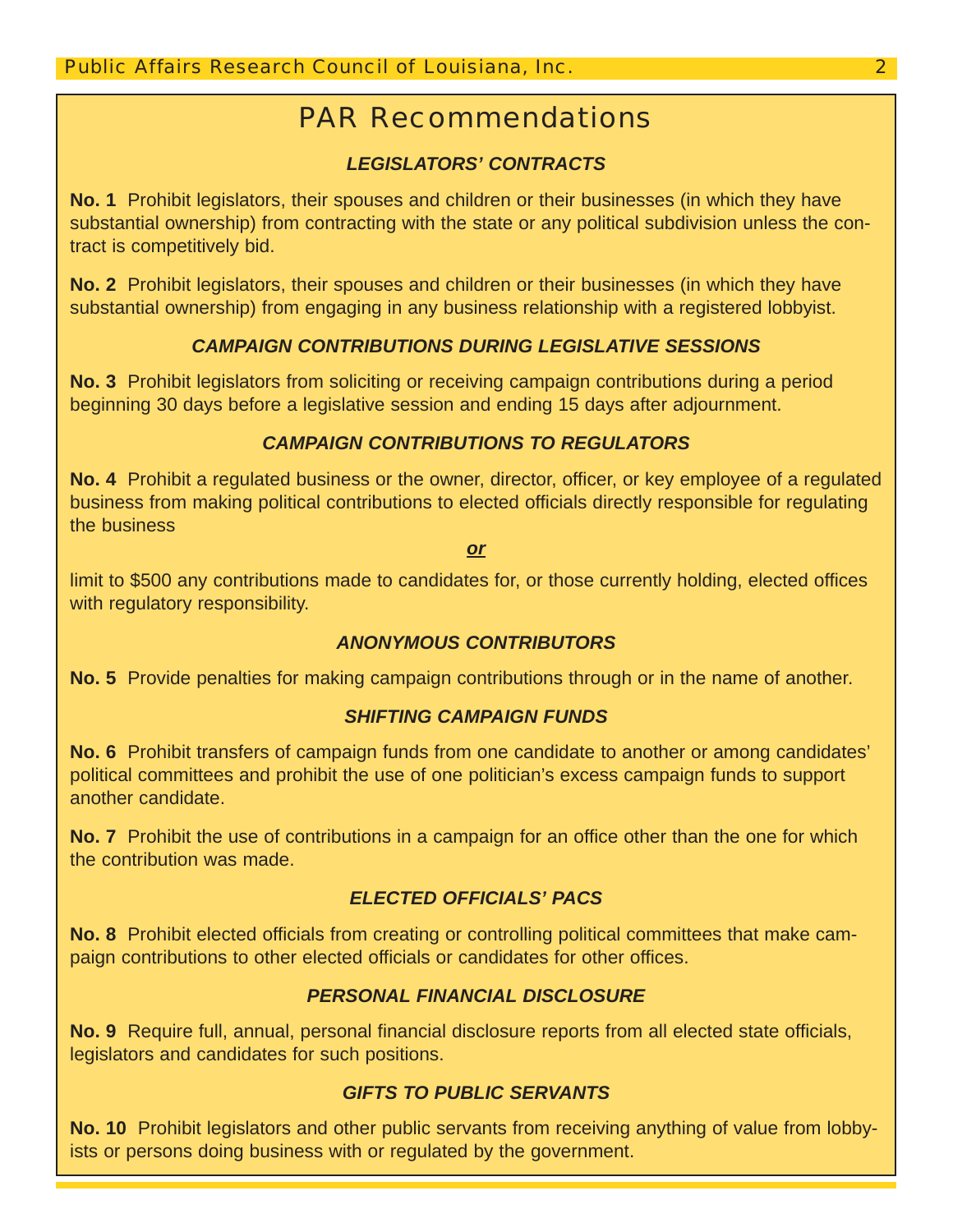# PAR Recommendations (Continued)

#### *LOBBYING*

**No. 11** Extend the lobbying law to cover lobbying of the executive branch.

**No. 12** Require lobbyists' reports to include information regarding their compensation, the subject matter lobbied and itemized spending related to the subject matter lobbied.

**No. 13** Require those who hire lobbyists to semi-annually report their total lobbying expenditures, names of the lobbyists hired, the amounts paid to the lobbyists and the subjects lobbied.

#### *PUBLIC CORRUPTION HOTLINE*

**No. 14** Create a corruption hotline in the Office of Attorney General.

#### *APPOINTIVE POSITIONS*

**No. 15** Make the positions of commissioner of agriculture and commissioner of insurance appointive.

**No. 16** Make the position of tax assessor appointive.

#### *LEGISLATIVE AUDITOR*

**No. 17** Maintain the scope of authority and independence of the Office of Legislative Auditor.

#### *INSPECTOR GENERAL*

**No. 18** Give statutory authority to the Office of Inspector General.

#### *CONTRACTS FOR SERVICES*

**No. 19** Require a competitive selection process for all professional, personal, consulting and social services contracts–a Request for Proposal (RFP) for contracts over \$50,000 and a Request for Qualifications (RFQ) or RFP for contracts under \$50,000.

#### *SUNSHINE LAW EDUCATION AND ENFORCEMENT*

**No. 20** Expand sunshine law education efforts by the Office of Attorney General.

**No. 21** Create a voluntary, non-binding mediation process for sunshine law disputes, preferably in the Office of Attorney General.

#### *CONSTITUTIONAL REVISION*

**No. 22** Convene a constitutional convention to undertake a complete revision, review each article, consider comprehensive reforms (i.e., the tax structure) and produce a concise statement of basic law by removing statutory material and excess detail.

**No. 23** Organize the constitutional convention with a majority of the membership composed of non-legislators elected by the voters from districts and the remaining members appointed to represent each of the three branches of state government.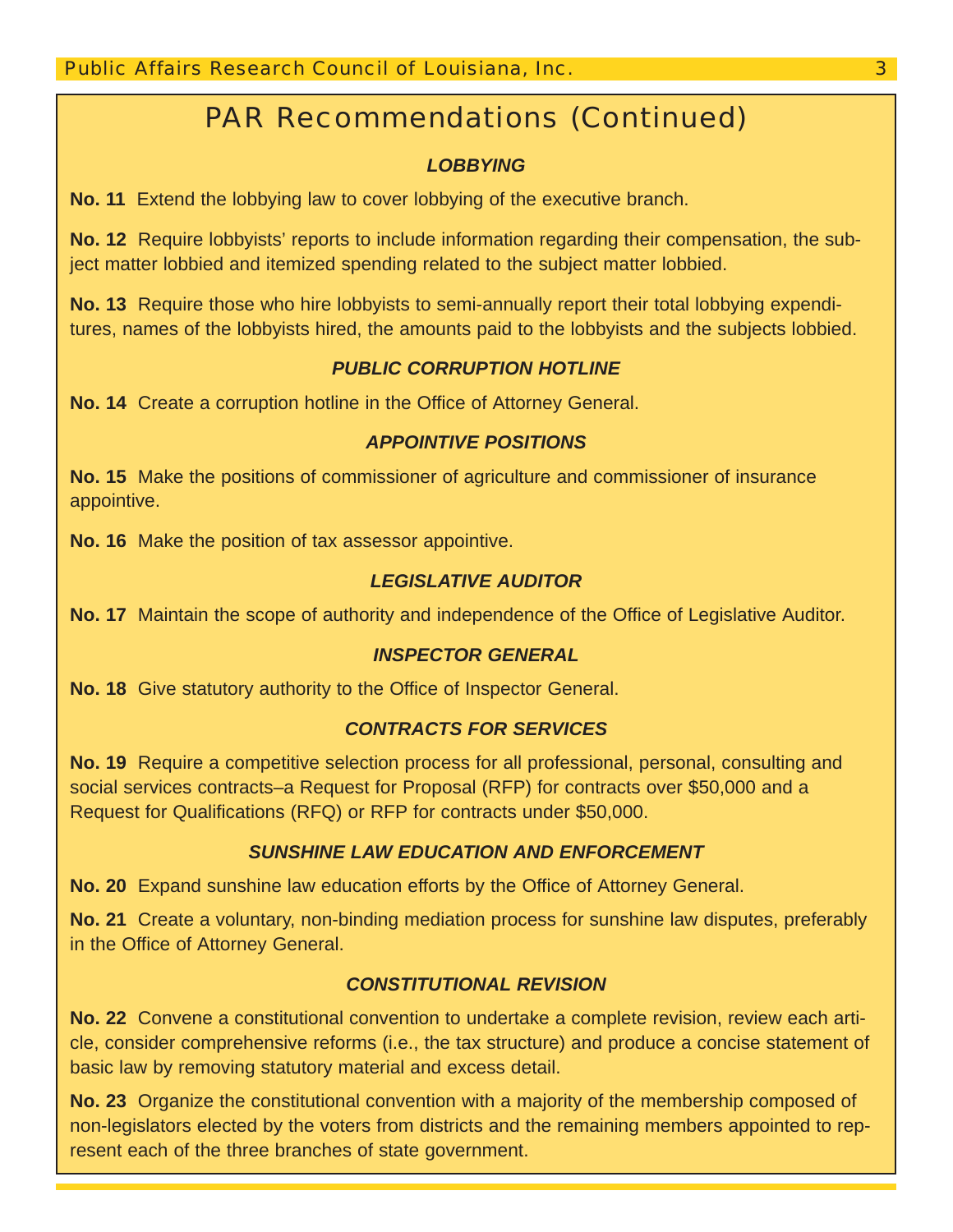#### Public Affairs Research Council of Louisiana, Inc. 4

#### **Continued from Page 1—**

Finally, a comprehensive review of the state's constitution is needed. Optimally a constitutional convention would produce a much leaner, concise statement of basic law that would, among other things, consider:

z a broad-based, balanced, fair and growth-oriented state tax structure.

- z greater fiscal flexibility for local governments.
- a more streamlined state organizational structure.
- $\bullet$  fewer elected state and local officials.
- improved governance of higher education.
- $\bullet$  a reduction in the dedication provisions.
- **a** more restrictive amendment procedure.

Using expert public/private task forces, a comprehensive review and analysis of governmental structures, programs and financing should be undertaken by the new administration to provide a blueprint for change.

# Introduction

A state's image is one of the many factors businesses consider in deciding where to locate or expand operations. In order for Louisiana to successfully compete in the global marketplace, it must create an environment where businesses can expect ethical and fair treatment.

Although the state has made great strides in improving ethics policy and enforcement, Louisiana's image still suffers from certain negative aspects of its

past. This report focuses on the status of governmental ethics and the need for constitutional revision in Louisiana and offers recommendations for improvement. The report identifies areas of the state ethics code, campaign finance law, and lobbying law that can be strengthened as well as changes to certain elected and appointed offices, state contracting, and the sunshine laws that will improve the image of the state and enhance economic development.

# Recommendations for Reform

## Legislators' **Contracts**

Prior to 1995, legislators could contract with state or local agencies but not with the Legislature itself. In 1995, an amendment to the Ethics Code prohibited legislators from contracting with the state or quasi-public entities unless the contracts were awarded through a competitive bid, competitive negotiation or some other competitive selection process.

Competitive negotiation is a much less rigorous process than competitive bidding–it allows more room for subjective evaluation. By allowing them to negotiate contracts with state agencies, the current law opens the door for legislators to use their positions to influence the decision. In addition, the law does not limit legislators' ability to contract with local governments. However, legislators are required to report their contracts with the state or local governments.

For FY 2001-02, legislators reported having \$2,361,073 in contracts with state and local governments. Legislators are not required to identify the type of process used (bid versus competitive negotiation) in local government contracting so all local contracts are included. The total does not include contracts held by legislators' spouses.

Because of the actual or perceived influence legislators wield, they should only be allowed to contract with the state or local governments when there is a competitive bid process.

**Recommendation No. 1** Prohibit legislators, their spouses and children or their businesses (in which they have substantial ownership) from contracting with the state or any political subdivision unless the contract is competitively bid.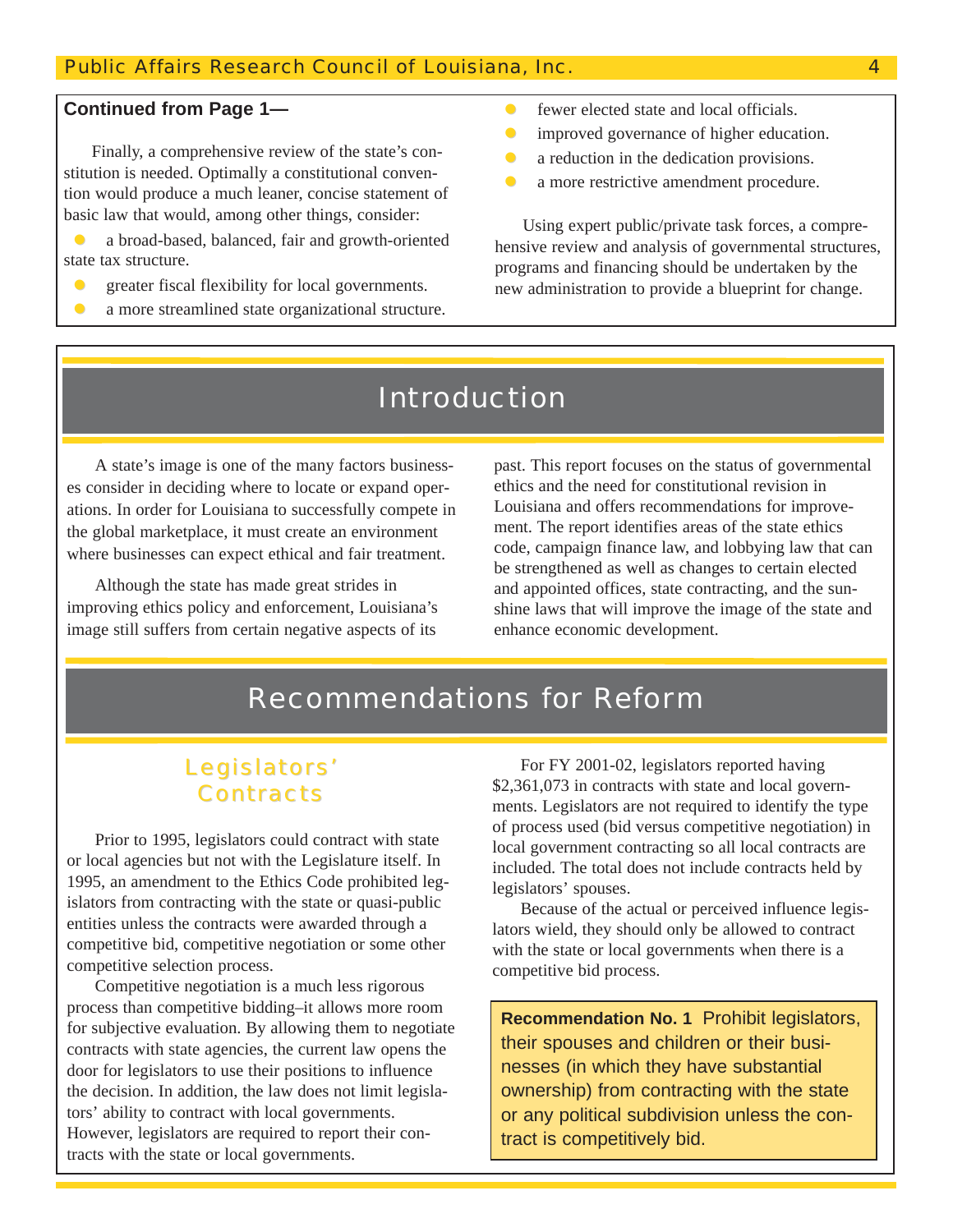The law does not prohibit legislators from having business arrangements with lobbyists. Clearly, such arrangements are a way to circumvent the ban on gifts and give lobbyists special access to legislators.

**Recommendation No. 2** Prohibit legislators, their spouses and children or their businesses (in which they have substantial ownership) from engaging in any business relationship with a registered lobbyist.

## **Ban Contributions During** the Legislative Session

The campaign finance law does not prohibit legislators from receiving campaign contributions during the legislative session. The law only requires that the state Board of Ethics be notified in writing thirty days prior to any fund-raising events where contributions are received. Allowing contributions during sessions creates a potential for abuse and fuels the perception that special consideration can be purchased.

**Recommendation No. 3** Prohibit legislators from soliciting or receiving campaign contributions during a period beginning 30 days before a legislative session and ending 15 days after adjournment.

## **Campaign Contributions** to Regulators

Several state agencies headed by elected officials, notably the Public Service Commission (PSC) and the Department of Insurance, play an important role in determining the rates the businesses they regulate may charge. The Department of Agriculture also regulates aspects of certain agri-businesses.

Currently there is no prohibition against a regulated business making campaign contributions to help elect the politicians who head the agency that regulates them. This common practice creates an unhealthy relationship where the official may feel beholden to aid contributors or companies may feel obliged to contribute. Even if no special consideration is ever given to the contributor, there is always the suspicion of favoritism. There is also the fear of retaliation for those who do not contribute.

Prohibiting such contributions would help remove the suspicion and lessen the potential for undue influence to be gained.

Campaign contributions figured prominently in the criminal convictions of two former insurance commissioners and one former agriculture commissioner.

Banning campaign contributions by certain types of contributors usually raises questions of equal protection and free speech. However, the special nature of the relationship between regulated businesses and their regulators suggests that the state has a compelling interest in eliminating any political advantage that those being regulated might gain by contributing to their regulators.

As an alternative, a lower contribution limit might be set for offices with regulatory functions. This would address concerns that a ban would leave other interested parties able to make contributions while the regulated business would not. For example, an electrical utility company regulated by the PSC could not make a campaign contribution whereas owners of a merchant power plant (not regulated by the PSC) could contribute.

**Recommendation No. 4** Prohibit a regulated business or the owner, director, officer, or key employee of a regulated business from making political contributions to elected officials directly responsible for regulating the business

*or*

limit to \$500 any contributions made to candidates for, or those currently holding, elected offices with regulatory responsibility.

#### Anonymous **Contributors**

The campaign finance law prohibits contributing to a candidate or political committee through or in the name of another, directly or indirectly. There is an exception for members of an organization or corporation that is not created primarily for the purpose of influencing an election.

In a recent election, a political committee (commonly referred to as PAC) was organized to campaign against a candidate. The person organizing the PAC also set up three limited liability companies (LLCs), which allegedly had no other apparent purpose except to funnel contributions of undisclosed amounts from undisclosed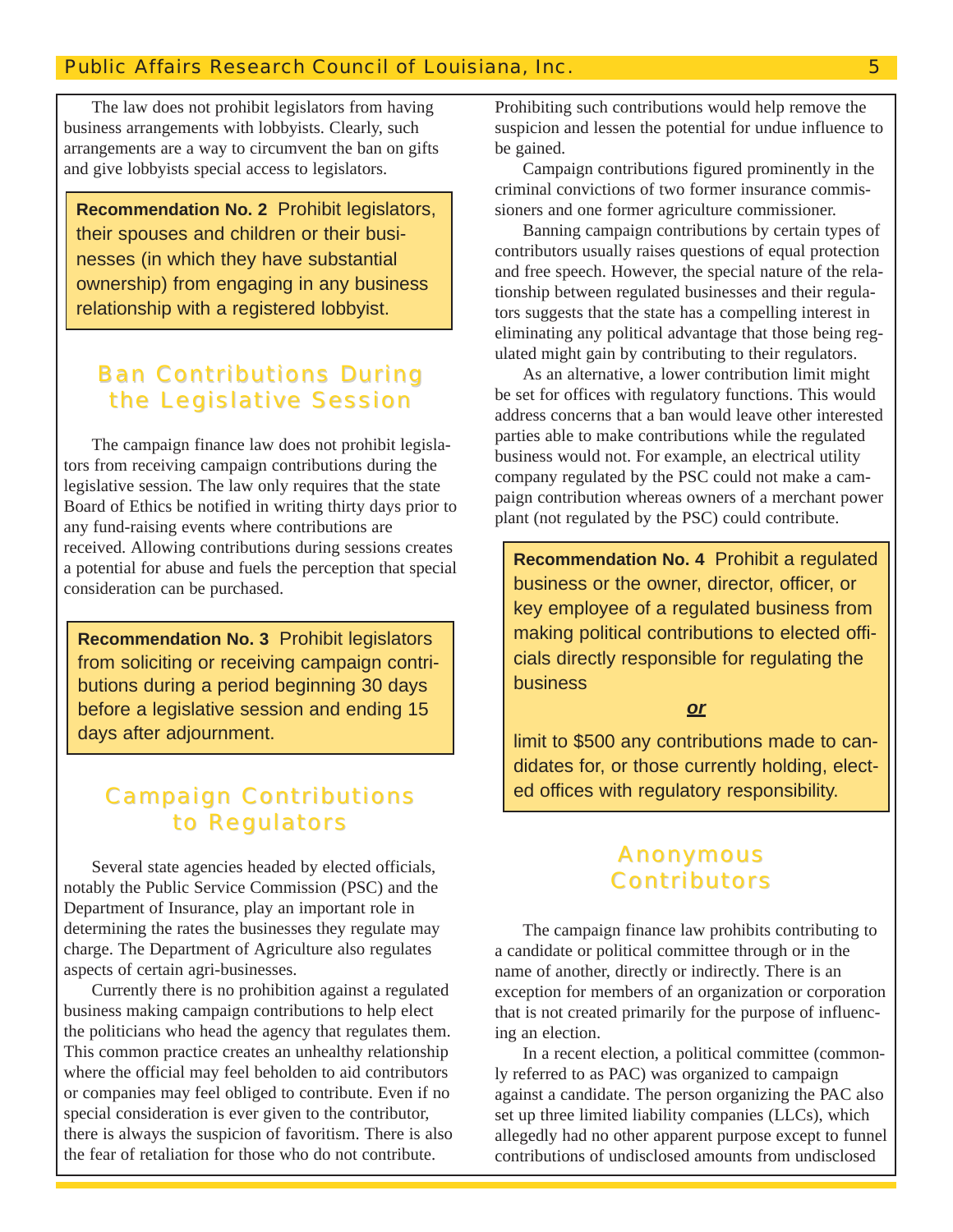#### Public Affairs Research Council of Louisiana, Inc. 6

contributors to the PAC. The PAC was required to report the amounts and names of all contributors–in this case, that meant only reporting the names of the LLCs. The LLCs did not report the names of those contributing money to them, relying on the exception provided for members of corporations that are not primarily created to influence elections.

If it were determined that the LLCs in this instance were, in fact, political committees, those making contributions to them would have violated the prohibition against giving contributions through the name of another. However, through an apparent drafting oversight, there is no penalty attached to the violation. A penalty provision would reduce the likelihood of sham PACs in the future.

**Recommendation No. 5** Provide penalties for making campaign contributions through or in the name of another.

# **Shifting Campaign Funds**

The campaign finance law limits the amounts individuals may contribute to candidates (i.e. \$5,000 to a candidate for a major state office in one election). In addition, the same limits apply to transfers from one politician's political committee to another's committee. The law specifically allows the use of "excess campaign funds" to support a candidate. The state Board of Ethics recently ruled that one elected official could use surplus campaign funds, without limit, to support a candidate, as long as there was no prior discussion with the candidate.

**Recommendation No. 6** Prohibit transfers of campaign funds from one candidate to another or among candidates' political committees and prohibit the use of one politician's excess campaign funds to support another candidate.

The campaign finance law allows candidates to use contributions made in support of a campaign for one office to run for another office. A candidate should only be able to use campaign contributions for the office for which the contribution was made. Unexpended contributions should either be returned to contributors on a pro

rata basis after making a reasonable deduction for expenses or given to a charitable organization.

**Recommendation No. 7** Prohibit the use of contributions in a campaign for an office other than the one for which the contribution was made.

#### **Elected Officials' PACs**

Currently, elected officials may create political committees that make contributions to other elected officials or candidates. For example, the speaker of the house or the senate president may create a PAC that contributes to other legislators thereby enhancing their influence. The law should prohibit PACs controlled by elected officials and prevent the creation of legislative caucus PACs. This prohibition is not intended to affect political party committees.

**Recommendation No. 8** Prohibit elected officials from creating or controlling political committees that make campaign contributions to other elected officials or candidates for other offices.

## **Personal Financial Disclosure**

A 1999 analysis of financial disclosure for legislators by the Center for Public Integrity (CPI) found that half of the states, including Louisiana, did not require lawmakers to disclose financial information that would show real or perceived conflicts of interest. Another 12 states had basic disclosure requirements, but with loopholes that allowed interests to be hidden. However, 14 states required disclosure of legislators' incomes, assets, clients, family interests and ownership of real property.

Louisiana law presently only requires a detailed personal financial disclosure report from the governor and candidates for governor.

**Recommendation No. 9** Require full, annual, personal financial disclosure reports from all elected state officials, legislators and candidates for such positions.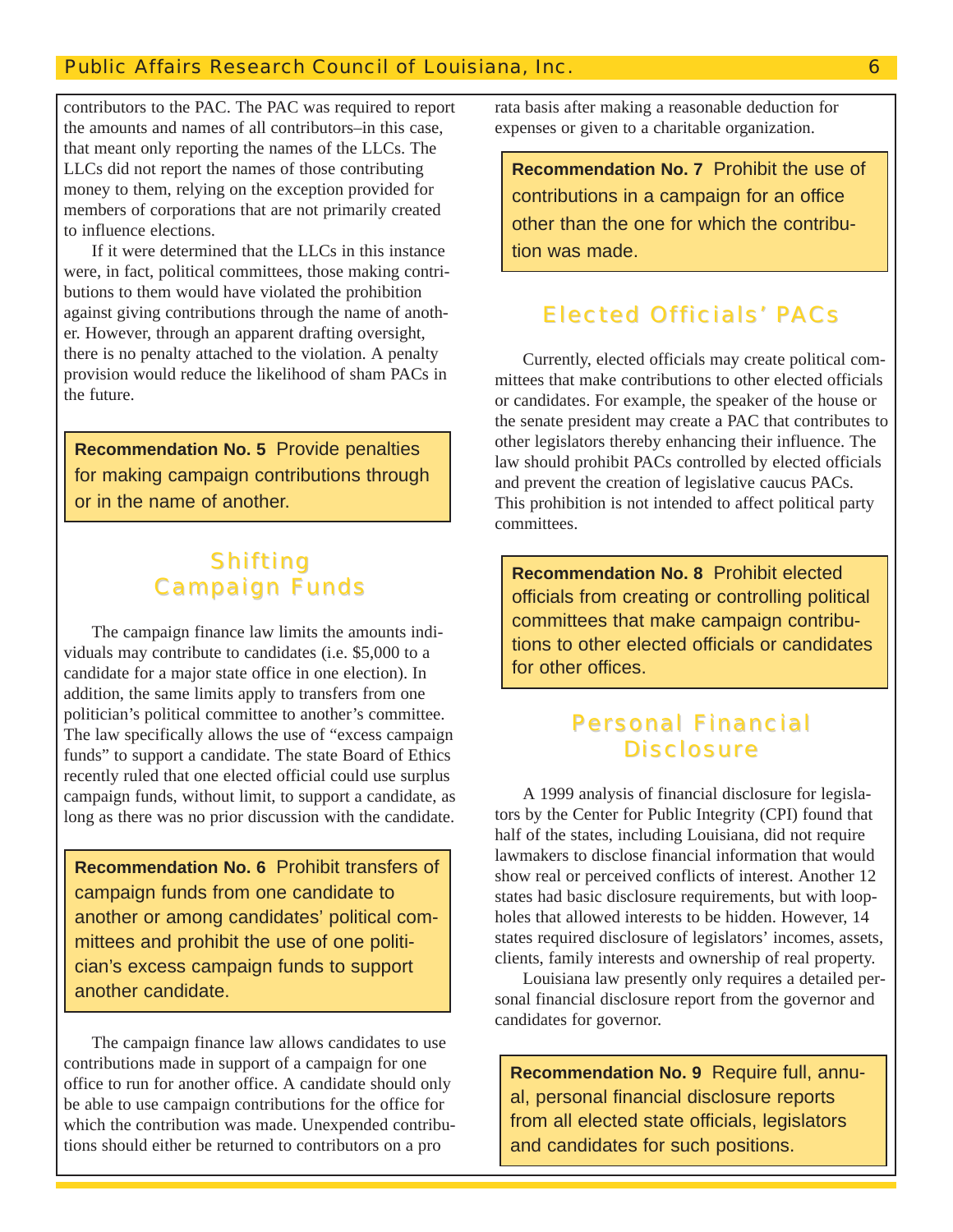#### **Gifts to Public Servants**

Under the Louisiana Ethics Code, public servants are prohibited from receiving "things of value." However, numerous exceptions to the prohibition allow public servants to receive food, drink or entertainment from persons doing business with the state while a guest of that person. Another exception allows legislators and other elected officials to also accept tickets to cultural and sporting events (if less than \$100 per event or \$500 a year per donor.)

Nationally, the most stringent lobbying laws forbid certain public servants (including legislators and executive branch officials) from receiving anything (including food and drink) from lobbyists. According to the National Conference of State Legislatures (NCSL), only three states have this "no cup of coffee" rule. Nearly a quarter of the states prohibit gifts of any monetary value, with exceptions for food and beverages. Almost half of the states set statutory limits on the amount that may be spent on various items. Some states rely entirely on disclosure instead of restrictions.

While it is difficult to believe a legislator's vote could be influenced with an occasional meal, the gift obviously provides the giver with access to the decision maker that others do not have. Requiring the legislator to buy his or her own meal would likely limit these contacts.

Likewise, persons doing business with an agency or who are regulated by an agency should not be wining and dining principals and staff in that agency. The appearance of a conflict of interest is an obvious problem whether or not favoritism actually occurs.

A reasonable exception to the "no cup of coffee" rule would be for food or drink consumed at a charitable, civic or community event attended by the public servant in his or her official capacity.

**Recommendation No. 10** Prohibit legislators and other public servants from receiving anything of value from lobbyists or persons doing business with or regulated by the government.

## Executive Branch Lobbying

Louisiana's lobbying law currently covers only the legislative branch and does not apply to the lobbying of officials and employees in the executive branch. The lobbying laws in 35 states cover paid efforts to influence executive action. Routine communication with an official's office or communication by a private citizen expressing a view on an issue is not generally considered lobbying.

Decisions made within the executive branch can be as important as those made in the Legislature. Applying the lobbying law to the executive branch would cast a light on the efforts of special interests to influence those decisions.

**Recommendation No. 11** Extend the lobbying law to cover lobbying of the executive branch.

#### Lobbyist Reporting

Louisiana's lobbying law requires lobbyists to register and identify their employers. A semi-annual expenditure report is required showing total expenditures for the period, total spending on specific legislators (if over \$50 in one occasion or over \$250 for the period) and the cost of social functions. The Ethics Administration Program makes this information available at its office and on its Web site.

Louisiana lobbyists are not required to disclose significant information that would be most useful in understanding what they are doing. This information, which is required in many other states, includes the nature and amount of compensation, the subject matter being lobbied, itemized spending and amounts spent on the family of a public servant.

More detailed lobbyist reports would allow the public to better understand what role lobbyists and their employers play in the legislative process. Current reporting requirements leave questions as to what legislation lobbyists attempt to influence or what individuals, besides legislators, benefit from lobbyist expenditures. More detailed lobbyist reports would answer those questions and give the public a clearer picture of how the legislative process is impacted by lobbyist's money.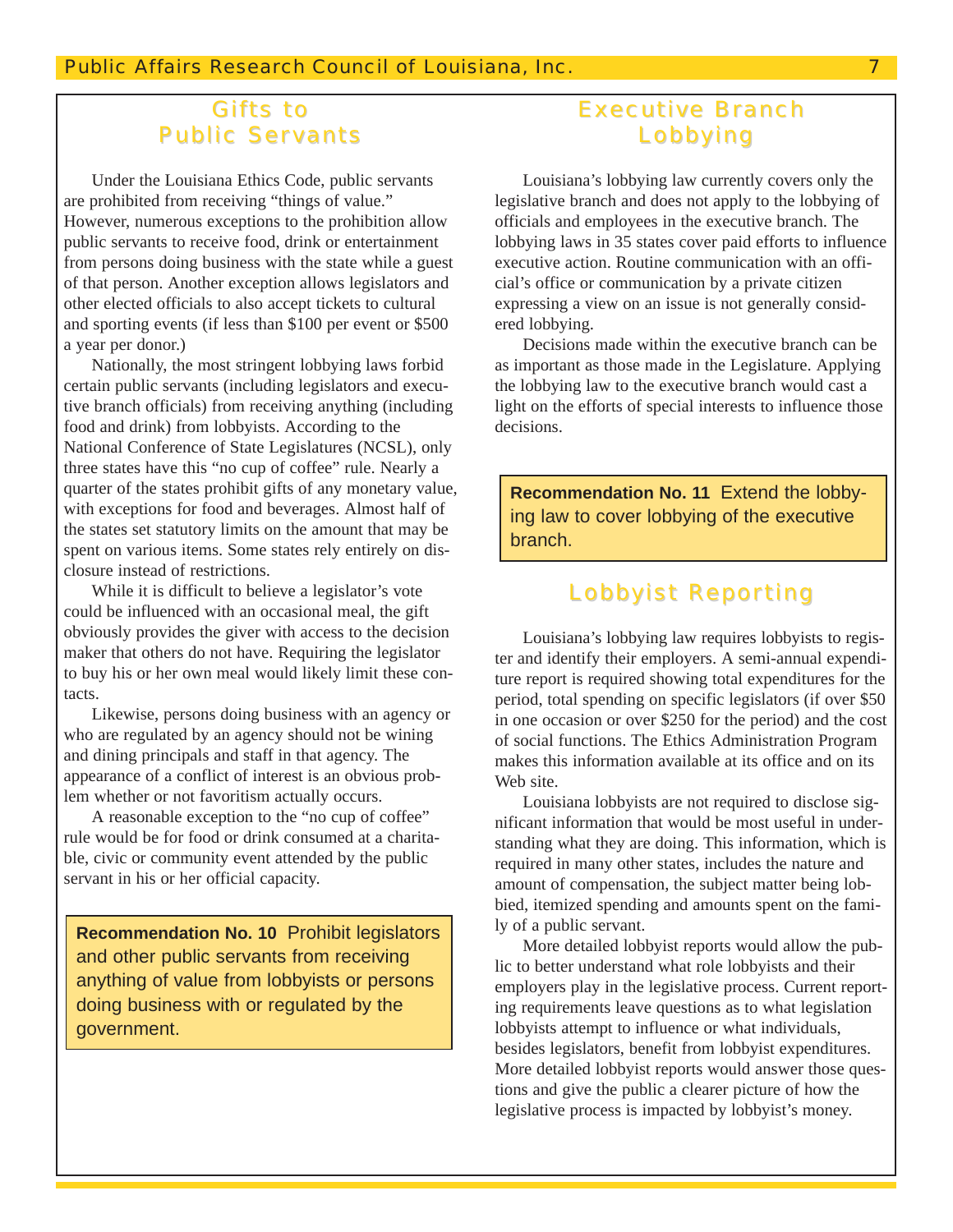**Recommendation No. 12** Require lobbyists' reports to include information regarding their compensation, the subject matter lobbied and itemized spending related to the subject matter lobbied.

**Recommendation No. 13** Require those who hire lobbyists to semi-annually report their total lobbying expenditures, names of the lobbyists hired, the amounts paid to the lobbyists and the subjects lobbied.

## **Public Corruption Hotline**

Strong ethics enforcement is dependent on the investigation and prosecution of public corruption at both state and local levels. Historically, the federal government has taken the lead in prosecuting public corruption. However, a shift in federal resources to combating terrorism may lead to a decline in the number of public corruption investigations.

The attorney general plays a role in this arena as the state's top lawyer and law enforcement authority. A special division in the Office of Attorney General (OAG) is dedicated to investigating public corruption.

Tips from the public are an important source of information for law enforcement. An advertised public corruption hotline in the OAG could prove useful in identifying corrupt practices. The hotline could function in a similar manner to the office's current telephone hotline for consumer affairs and fair housing issues.

**Recommendation No. 14** Create a corruption hotline in the Office of Attorney General.

#### **Insurance and Agriculture Commissioners**

The 1974 state constitution recognized that there were too many elected statewide officials but failed to make the cut. Instead, the Legislature was authorized to make four elected positions appointive. The superintendent of education and the commissioner of elections

have since been made appointive. However, the commissioners of insurance and agriculture remain elective positions.

Louisiana is among the minority of states that continue to elect officials heading these departments. Only twelve states presently elect their agriculture and insurance commissioners. All others provide some type of appointment process, typically granting that authority to the governor.

Because these offices chiefly serve in a ministerial capacity, the commissioners should be appointed rather than elected. Appointment would also solve one aspect of the long history of indictment and/or convictions plaguing both offices by eliminating problems stemming from campaign contributions from entities regulated by or doing business with the departments.

**Recommendation No. 15** Make the positions of commissioner of agriculture and commissioner of insurance appointive.

## Tax **Assessor**

Louisiana's tax assessors are elected. Unfortunately, assessors are often better politicians than they are technicians and the result can be inequitable taxes and inadequate support for local services. Proper assessment is crucial because local government bodies depend on property tax revenues for much or all of their support. Taxes approved by the voters should be collected fairly and uniformly according to the law. This process can be undermined by improper assessment practices. Property assessment is a highly technical process requiring specialized knowledge and experience. There is no reason or justification for injecting politics and the attendant potential for favoritism and voter pandering into the process.

Louisiana has many capable assessors who attempt to do a professional job within a highly political environment. An assessor who is doing the job properly does not make policy, does not set tax rates and does not involve political or personal considerations in assessment decisions. Election is an inappropriate way to fill this purely ministerial position. Assessors should be selected based only on their expertise and experience as professional property appraisers.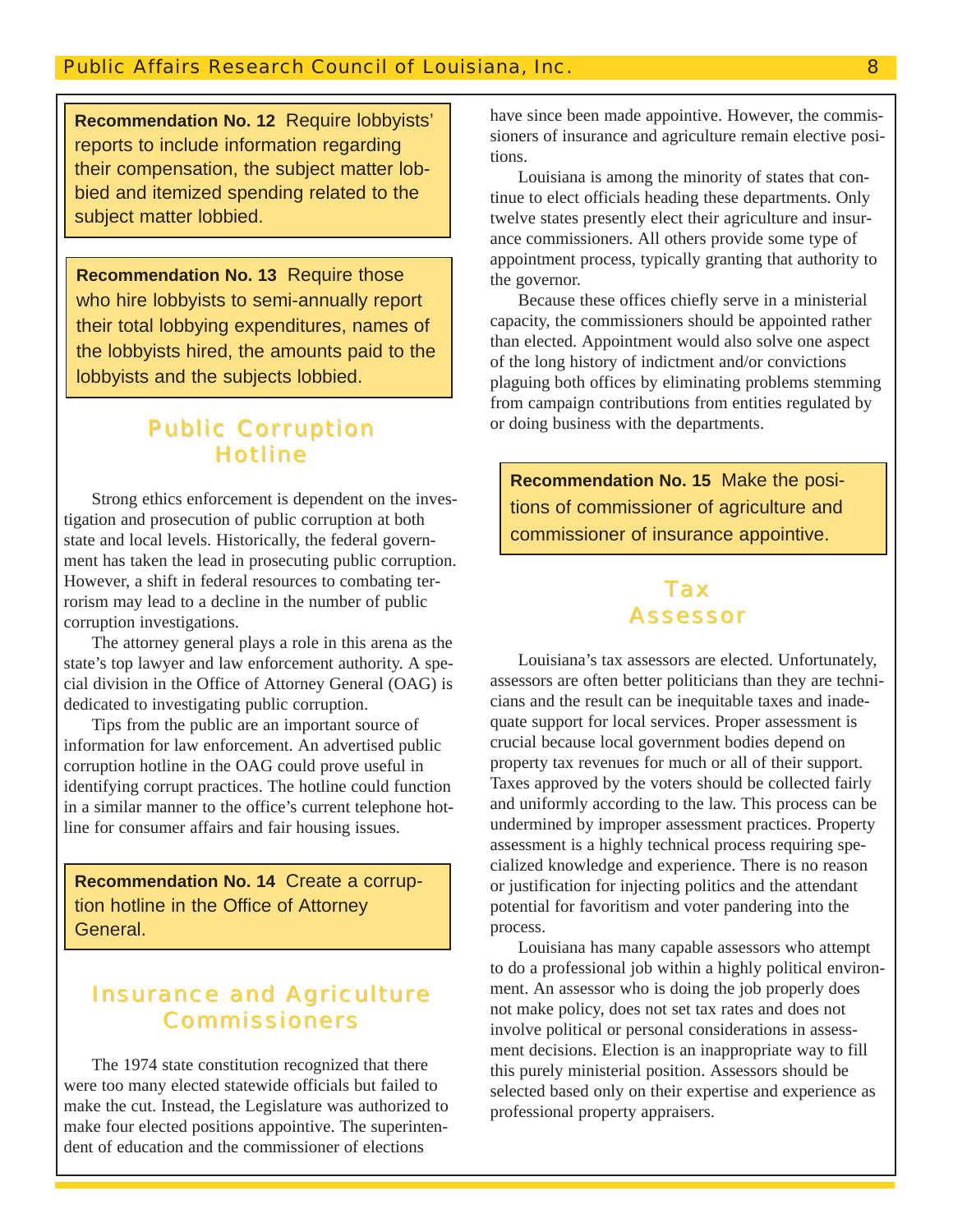**Recommendation No. 16** Make the position of tax assessor appointive.

## Legislative Auditor

The Office of Legislative Auditor examines the financial records of the state and investigates allegations of waste and corruption. Several bills aimed at weakening the office both in the scope of its work and its independence were introduced during the last legislative session. Further, questions from some legislators to legislative auditor candidates revealed their hope of choosing a less aggressive chief. Ultimately, the Legislature failed to make a permanent appointment leaving in question the legal status of the interim appointment. The current authority of the Office of Legislative Auditor should be preserved.

**Recommendation No. 17** Maintain the scope of authority and independence of the Office of Legislative Auditor.

#### **Inspector** General

The Office of Inspector General investigates allegations of waste, mismanagement, and fraud in the executive branch of the government. The office was created in 1988 by executive order and has been re-authorized by subsequent governors.

The inspector general should be a statutory office appointed by the governor and confirmed by the Legislature. The inspector general qualifications should also be spelled out by statute.

**Recommendation No. 18** Give statutory authority to the Office of Inspector General.

### Contracts for Services

In 2002, the state let \$1.2 billion in contracts for professional (e.g., lawyers), personal (e.g., artists), consulting (e.g., public relations) and social (e.g, therapists) services.

Currently, state law generally exempts state agency contracts for professional and personal services from competitive bidding or competitive negotiation. However, consulting services contracts worth more than \$50,000 require some type of competitive negotiation, such as a Request for Proposal (RFP) process. Social services contracts worth over \$150,000 in a twelvemonth period or more also require an RFP unless an exemption applies.

Contracts for services are not bid out like construction contracts because competence is more important than cost. Although a competitive process is not required in most cases, an agency must negotiate "with the highest qualified person" for all contracts that the agency head determines in writing are "fair and reasonable to the state." The agency head must take into account (in order of priority) professional or technical competence, technical merits of offers and compensation. The law does not define "highest qualified" nor does it specify what is to be negotiated.

While it does place extra demands on agencies and potential contractors, competition is the best way to avoid political patronage and favoritism in government contracting. The RFP process, now required for most consulting and some social services contracts, should also be applicable to professional and personal services contracts.

The RFP process requires the agency to draw up a formal description of the work to be done and request proposals from potential contractors. A Request for Qualification (RFQ) process would be less rigorous than the RFP and useful for smaller contracts. The RFQ process requires an agency to at least contact several potential contractors. Both the RFP and RFQ are far more competitive than allowing an agency head to call one person and negotiate a contract.

**Recommendation No. 19** Require a competitive selection process for all professional, personal, consulting and social services contracts–a Request for Proposal (RFP) for contracts over \$50,000 and a Request for Qualifications (RFQ) or RFP for contracts under \$50,000.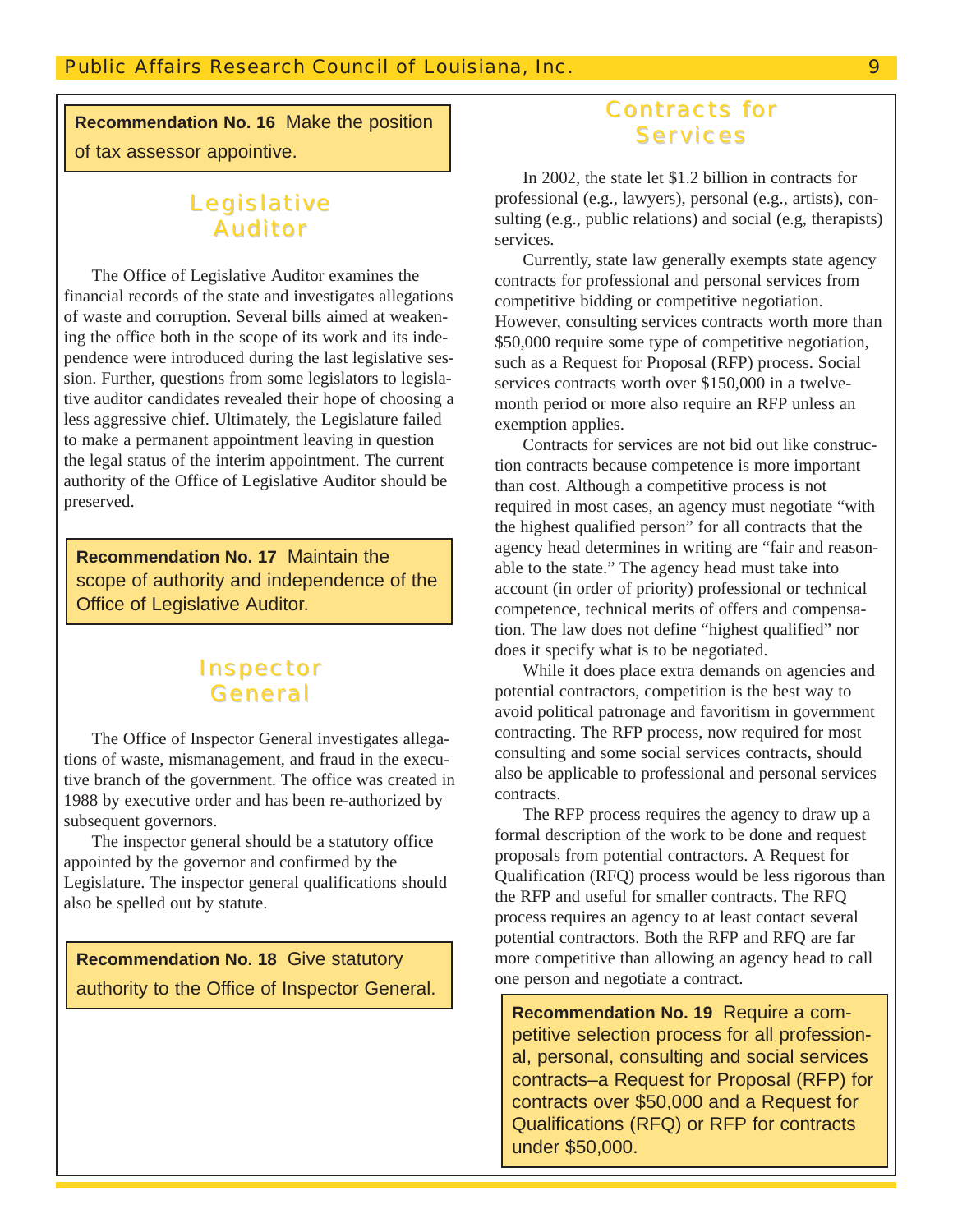#### **Sunshine Law Education**

Louisiana is fortunate to have relatively strong public records and open meetings laws. However, more needs to be done to educate citizens, elected officials and public employees concerning their rights and duties under the laws. The law directs the Office of Attorney General to provide this education.

For example, adding sunshine law information to the attorney general's Web site could provide quick answers to many questions and help prevent problems from developing. A summary of the laws, frequently asked questions, model request for information forms, attorney general opinions and relevant court decisions would be very useful.

**Recommendation No. 20** Expand sunshine law education efforts by the Office of Attorney General.

## **Sunshine Law** Enforcement

Several states have taken steps to improve a citizen's ability to assert his or her rights under the sunshine laws. Some states have created new departments or independent agencies that serve as the first stop in sunshine law disputes.

For example, Florida created a voluntary program in which the attorney general's office mediates sunshine law disputes. Non-binding mediation is clearly a good "first step" before engaging in costly litigation; however, the right to file suit is still preserved.

A voluntary mediation program similar to Florida's would give Louisiana citizens a simple and inexpensive way to resolve public records and open meetings problems they encounter. Currently, their only recourse is through the courts.

**Recommendation No. 21** Create a voluntary, non-binding mediation process for sunshine law disputes, preferably in the Office of Attorney General.

#### **Constitutional** Revision

Louisiana has a bad habit of turning its constitution into a collection of glorified statutes. The constitution of 1921 became bloated with 536 amendments. The state's last unlimited constitutional convention pared the document down from 255,000 to 35,000 words. However, the resulting constitution of 1974 has since been amended 111 times. Another 58 proposals were rejected.

Some of the recent amendments produced important fiscal reforms. Others provided benefits or protections for very narrow special interests, security for special funding arrangements and even more limits on fiscal flexibility.

The Legislature's willingness to tamper with the constitution has increasingly forced voters to decide issues that are highly complex, specialized, applicable to a single place or time, extremely minor or, even purely symbolic. As amendments are added, the concept of a relatively permanent statement of basic law for governing the state fades.

After three decades, it would again be useful to undertake a comprehensive review of the state's constitution. Optimally, a convention would produce a much leaner, concise statement of basic law that would, among other things, consider:

z a broad-based, balanced, fair and growth-oriented state tax structure.

- $\bullet$  greater fiscal flexibility for local governments.
- a more streamlined state organizational structure.
- $\bullet$  fewer elected state and local officials.
- improved governance of higher education.
- a reduction in the dedication provisions.
- a more restrictive amendment procedure.

Some observers object to holding an unlimited constitutional convention fearing that it might undo some of the recent progressive reforms, further hobble government flexibility or add new protections for special interests. They also suggest that much of the detail in the constitution was placed there because of a general mistrust of the Legislature that still prevails.

While there is no way to ensure an ideal revision, advance preparation would greatly improve a convention's potential for achieving a positive result. Using expert public/private task forces, a comprehensive review and analysis of governmental structures, programs and financing should be undertaken by the new administration to provide a blueprint for change. This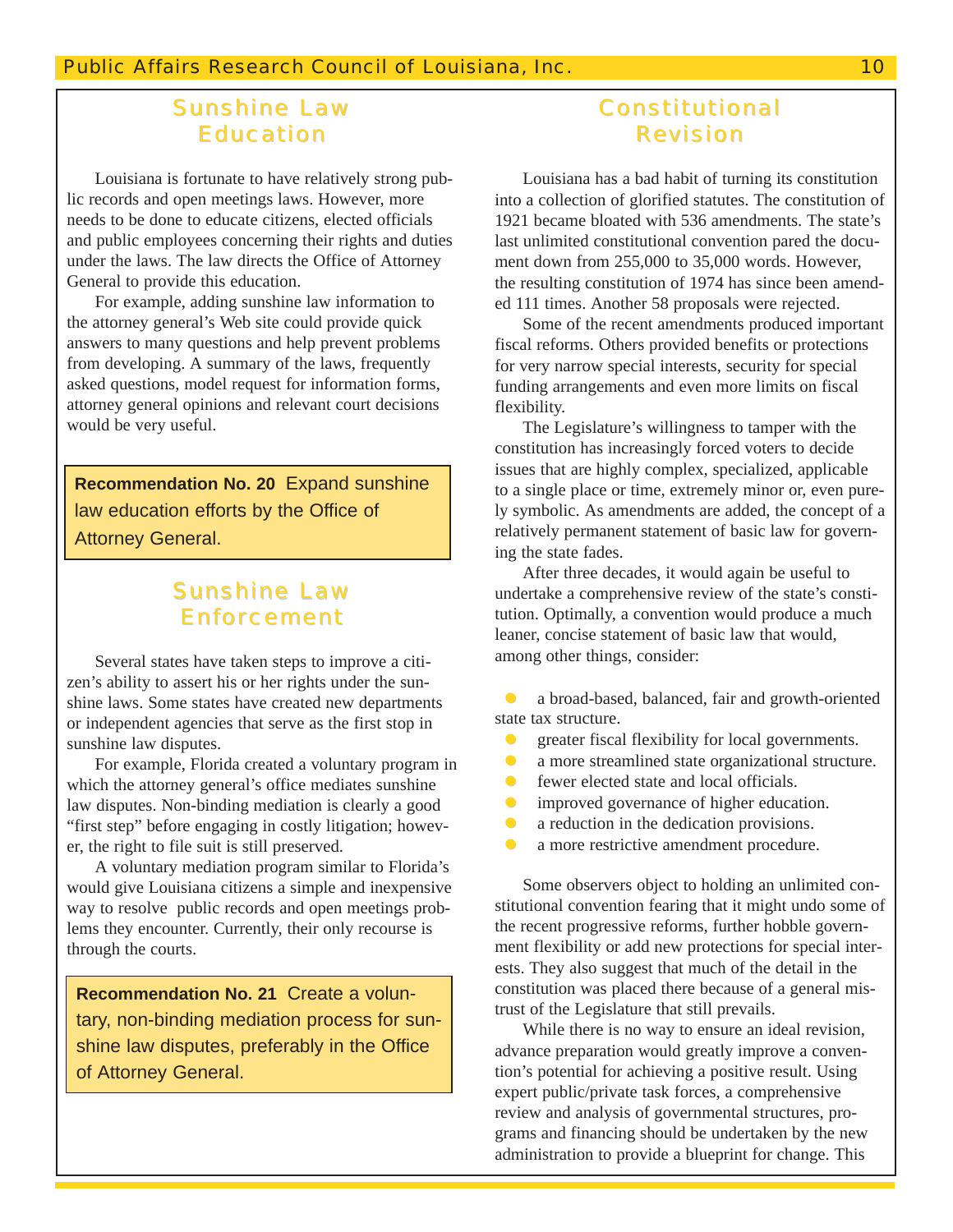blueprint would form the basis from which the convention could begin working and would serve to focus deliberations.

A constitutional convention is the only practical way to consider broad and comprehensive changes. The amendment process is far too fragmented to deal effectively with the major issues facing the state. Achieving a complete overhaul of the state government–its operation, organization, tax structure and relationships with local government–will require revisions to the constitution that only a convention can provide.

**Recommendation No. 22** Convene a constitutional convention to undertake a complete revision, review each article, consider comprehensive reforms (i.e., the tax structure) and produce a concise statement of basic law by removing statutory material and excess detail.

The constitutional convention should be broadly representative of the state's population and interests while including members with experience in governmental issues. The convention should not, however, be controlled by members of the Legislature. The convention should include members selected by and from the three branches of state government to bring the different perspectives to bear on the deliberations. The majority of the membership should be elected by the voters from districts. Legislators should be prohibited from running for these seats.

**Recommendation No. 23** Organize the constitutional convention with a majority of the membership composed of non-legislators elected by the voters from districts and the remaining members appointed to represent each of the three branches of state government.

# Conclusion

A state's image is an important factor in business location decisions. Unfortunately, Louisiana's image has been tarnished and every possible step must be taken to assure potential investors that they will be treated fairly and equitably and that the state has left the problems of the past behind.

While unethical behavior cannot be eliminated by legislation, strong ethics laws and active enforcement can help reduce its occurrence. The recommendations offered in this report would strengthen the Ethics Code, campaign finance law and lobbying law. They would also strengthen the offices that enforce those laws, add new prohibitions to reduce conflicts of interest, and require greater disclosure to improve transparency in government.

**Primary author of this report is Charlotte Bergeron, Research Analyst.**